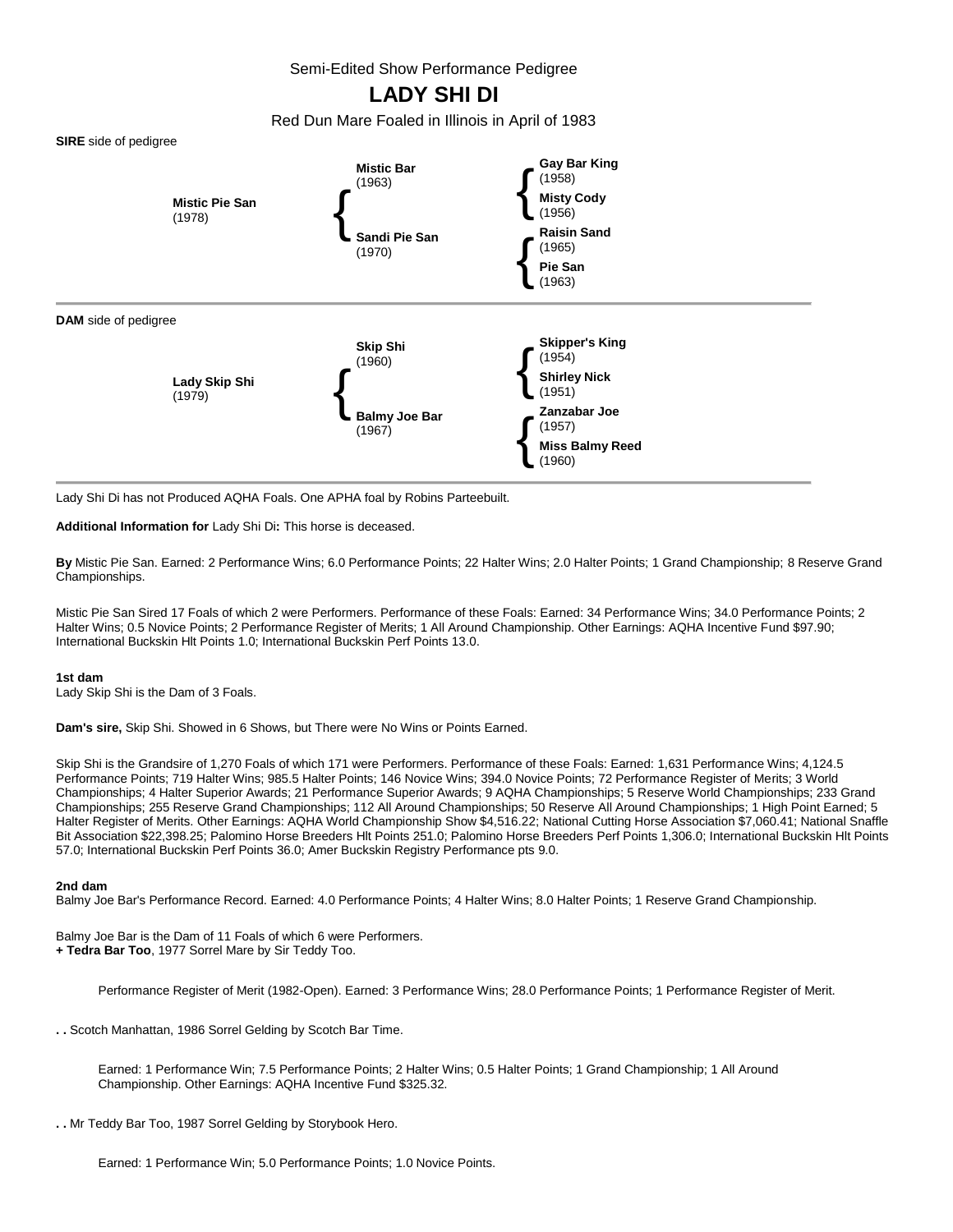**+** Balmy by Choice, 1978 Sorrel Mare by Bert by Choice.

Earned: 3 Performance Wins; 8.0 Performance Points.

**. .** Fuzz My Daddy, 1986 Sorrel Mare by Leo Fuzz.

Earned: 1 Performance Win; 13.0 Performance Points; 12 Novice Wins; 25.0 Novice Points; 1 All Around Championship.

**+ Topper Tailwind**, 1980 Sorrel Gelding by Pixy's Tail Wind.

Performance Register of Merit (1983-Open). Earned: 1 Performance Win; 10.0 Performance Points; 1 Performance Register of Merit; 1 Reserve Grand Championship.

- **+** Slipa Straw, 1985 Sorrel Mare by **BAR P STRAW**. Dam of 12 Foals / 5 Performing Foals
- **. . SHEZA ZIPPIN AROUND**, 1991 Sorrel Mare by Zipped N Barred.

Regional Experience Select Showmanship /6th Place (2005-Amateur) (Region Four - Columbus, OH). Res Regional Experience Select Trail (2005-Amateur) (Region Four - Columbus, OH). Regional Exp Select Western Horesmanship/9th Place (2005-Amateur) (Region Four - Columbus, OH). Qualified Showmanship Select World Show (2004-Amateur). Quali Western Horsemanshp Sel World Show (2004-Amateur). Superior Showmanship (2004-Amateur). Qualified Showmanship Select World Show (2003-Amateur). Qualified Trail Horse Select World Show (2003-Amateur). Limited Rider Trail /2nd Place (2002-Amateur). Limited Rider Western Horsemanship /7th Place (2002-Amateur). Performance Register of Merit (2002-Amateur). Limited Rider Trail /10th Place (2001-Amateur). Performance Register of Merit (2000-Youth). Qualified Sr Western Pleasure World Show (1999-Open). Qualified Western Pleasure World Show (1999- Youth). Superior Western Pleasure (1999-Youth). High Point Sr Western Pleasure /5th Place (1998-Open). Qualified Sr Western Pleasure World Show (1998-Open). Superior Western Pleasure (1998-Open). Performance Register of Merit (1998-Youth). Performance Register of Merit (1997-Youth). Performance Register of Merit (1995-Open). Earned: 148 Performance Wins; 352.0 Performance Points; 7 Halter Wins; 9.0 Halter Points; 5 Novice Wins; 19.0 Novice Points; 5 Performance Register of Merits; 3 Performance Superior Awards; 1 Grand Championship; 7 Reserve Grand Championships; 6 All Around Championships; 9 Reserve All Around Championships. Other Earnings: AQHA Incentive Fund \$6,447.86; National Snaffle Bit Association \$201.60.

**. . Zippin Slippin**, 1993 Sorrel Gelding by **MR RUSTY ZIPPER**.

Performance Register of Merit (2001-Amateur). Performance Register of Merit (1998-Amateur). Performance Register of Merit (1997- Open). Performance Register of Merit (1997-Amateur). Earned: 44 Performance Wins; 89.5 Performance Points; 2 Halter Wins; 1.0 Halter Points; 1.0 Novice Points; 4 Performance Register of Merits; 5 Reserve Grand Championships; 18 All Around Championships; 5 Reserve All Around Championships. Other Earnings: AQHA Incentive Fund \$2,979.44; National Snaffle Bit Association \$65.38.

**. .** Docs Strawbec, 1998 Sorrel Gelding by Doc's Malbec.

Earned: 4 Performance Wins; 15.0 Performance Points; 1 Novice Win; 0.5 Novice Points.

- **. .** Slipa Chip, 1999 Sorrel Mare by Promote This Chip.
	- Showed in 7 Shows, but There were No Wins or Points Earned.
- **. . .** I Need a Vacation, 2007 Sorrel Gelding by **A GOOD MACHINE**.

Earned: 1 Performance Win; 2.5 Performance Points.

**. .** Sip My Straw, 2000 Sorrel Mare by Zippos Jackson.

Showed in 3 Shows, but There were No Wins or Points Earned.

**+ Balmy Last Straw**, 1987 Sorrel Gelding by **BAR P STRAW**.

Performance Register of Merit (1992-Amateur). Earned: 22.0 Performance Points; 4 Novice Wins; 36.5 Novice Points; 1 Performance Register of Merit.

**+** Scotch Bar Tab, 1988 Sorrel Gelding by Scotch Bar Time.

Earned: 2 Performance Wins; 3.0 Performance Points; 1 Halter Win; 1 Novice Win. Other Earnings: AQHA Incentive Fund \$23.29.